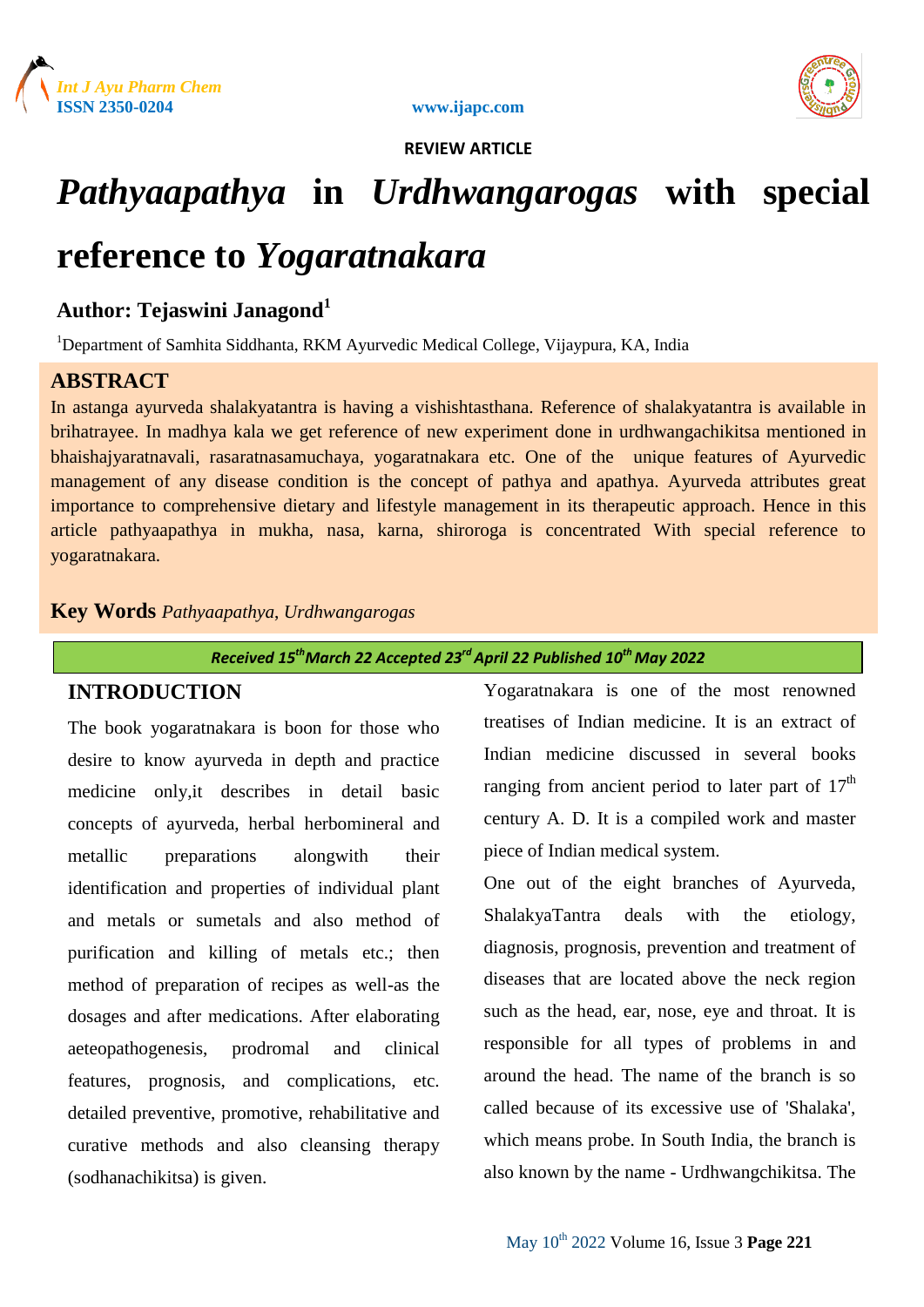





word can be broken into two parts - Urdhwang which means the body parts above the shoulder and Chikitsa which signifies treatment. In ShalakyaTantra, there are different types of probe that are included. Some of them are probe of the eye (netrashalaka), probe of the ear (karnashalaka), probe of the nose (nasashalaka), of the throat (mukhshalaka) and of the lips (oshtashalaka).

Mukha roga $^{\rm l}$ .

Pathya karma.

Swedana,virechana, vamana, gandusha, pratisarana, kavala, dharana, raktamokshana, dhumapaan, shastra karma, agni karma.

Pathyaahara – trunadhanya, yava, mudga, kulatha, jangalamamsa rasa, bahupatri, karavellaka, patola, balamulaka, water of karpura, tambula, khadira, ushnodaka, ghruta, katu and tikta rasa dravya.

Apathya. Dantadhavana, snana, amla rasa dravya, matsya, anupamamsa, dadhi, ksheera, guda, masha, rukshaanna, bitting hard food, adhomukhashayana, intake of guru and abhishyandakarakapadartha, diwashayana.

Karnarogas.<sup>2</sup>.

Pathya.

Swedana, virechana, vamana, nasya, dhumapana, raktamokshana. Godhuma, shali, mudga, yava, puranaghruta, mamsa of lava, mayura, titira, vanakukkuta, harina, patola, shigru, vartaka, sunishanaka , katillaka, all type of rasayanaushadhi, brahmacarya , allabhashana.

Apathya. Dantadhavana by kasta, shirahsnana, vyayama, kaphakaraka, guru padarthaahara, scratching of ears, tusharasevana should be avoided by karnarogi.

Nasaroga<sup>3</sup>.

Pathya.

Snehana, swedana, shiroabhyanga, puranayava, shali, kulatha, mudgayusha, mamsa rasa of gramya and jangalamamsa rasa, vartaka, shigru, karkotabalamulaka, lashunadadhiushnambu, varuni, trikatukatu, amla, lavana, snigdha, usnabhojana, and laghubhojanashould be taken according to doshanusara.

Apathya. Snana, krodha, mala, mutra, adhovayudharana, shoka, consuming dravaahara, sleeping over bhumi directly should be avoided by nasarogi.

Shiroroga<sup>4</sup>.

Pathya. Jangalamamsa, shali, at night mudga, masha, kulatha mixed with trikatu and ghruta and it should be hot, ushnaksheera is to be consumed. Swedana, nasya, dhumapana,virechana, lepana, seka, langhana, shirobasti, raktamokshana, agni karma, upanahapuranaghruta, shalishastikashali, yusha, dugdha, dhanvamamsa, patola, shigrudraksha, vastuka, karavellaka, amra, dhatri, dadima, matulunga, taila,kanjika,narikela, pathya,kusta, bhringaraja, musta, ushira, chandrika, gandhasara, karpurathese should be consumed according to doshanusara.

Apathya. Kshavathu, jrumbha, mutra, bashpa, nidra, purishavegadharana, dugdha, jala, viruddhabhojana, diving by head low position dantadhavana by kasta, diwashayana should be avoided byshiroroga.

May 10th 2022 Volume 16, Issue 3 **Page 222**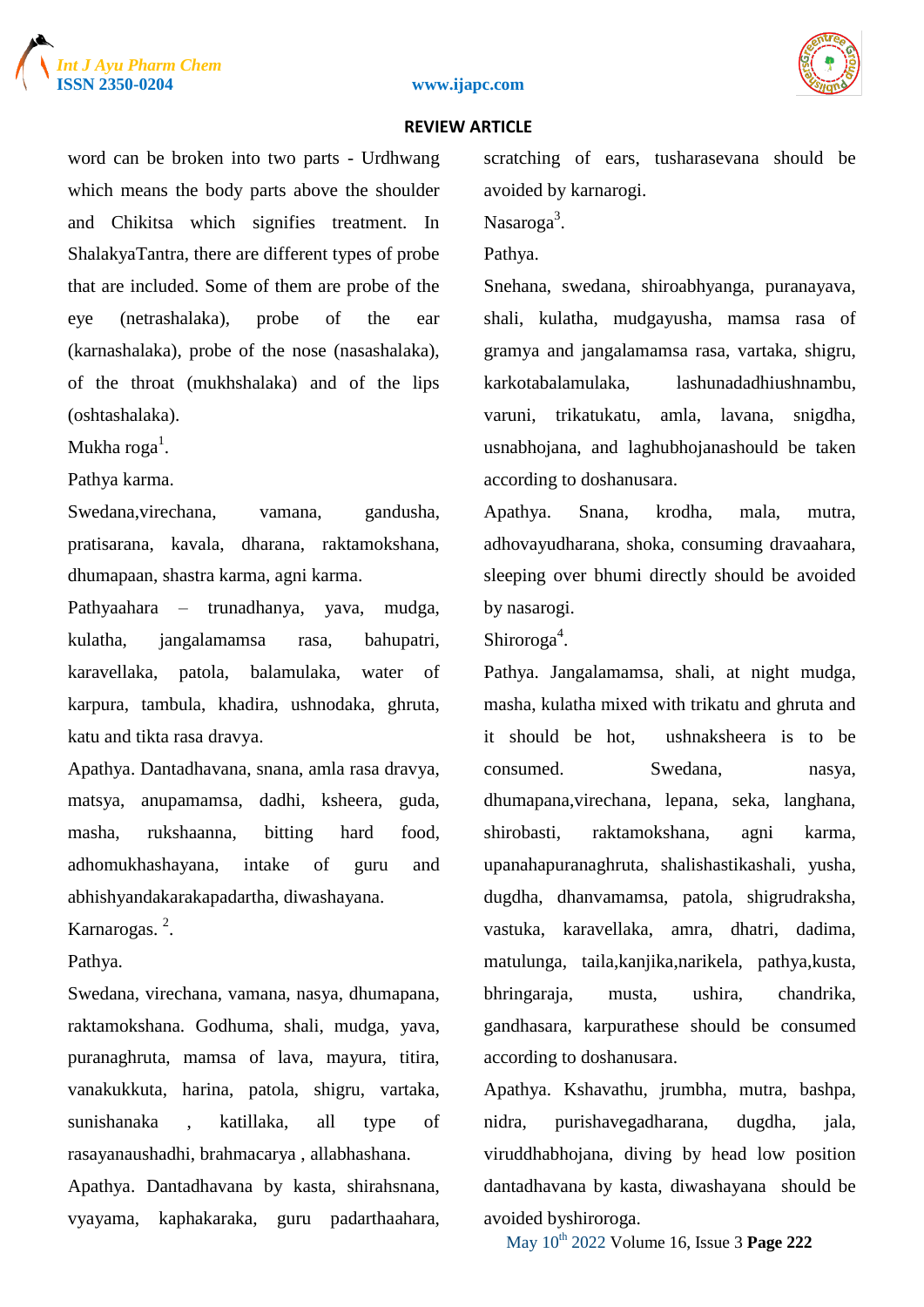





Netra roga<sup>5.</sup>

Pathya.

Aschyotana, langhana, anjana, swedana, virecana, pratisarana, prapurana, nasya, raktamokshana, shastrakriya, lepa, ghrutapana, seka , manah shanti, gurujanapada puja, mudga, yava, lohitashali, kulathayushawith kumbhaghruta, peya, vilepi, surana, patola, vartaka, karkotaka, karavellaka, balamulaka, punarnava, kakamachi, kumarika, draksha, kustumbaru, saindhavalavana, triphala, madhu, upanaha karma, stridugdha, chandana, karpura, all tikta and laghupadarthashould be consumed according to doshanusara.

#### Apathya.

Krodha, shoka, maithun, vegadharana of vayu, vit, mutra, nidra, vamana , dantavigharshana, snanaratribhojana, atapasevana, prajalpana (excess talking) , chardana, ambupana, madhukapushpa, dadhi, patrashaka, kalinga, pinyaka, matsya, sura, tambula, amla, lavana, tikshnadravya, katuushna, guru annapanaall are contraindicated in netraroga.

# **DISCUSSION**

One of the many unique features of Ayurvedic management of any disease is the concept of pathya and apathya. Ayurveda attributes great importance to comprehensive dietary and lifestyle management in its therapeutic approach. Importance of dietary management is summarized as those who follow the pathya does not require any medicine (aushadha) and those who don't follow the pathya will not be benefitted even if medicine is taken along with consumption of apathya ahara vihara. Pathya maintains the health of healthy person and helps in curing the disease of diseased person<sup>6</sup>. (Ca.su 25 /45 ) . Pathya includes a vast area like ahara, vihara, dinacarya, ratricharya, rtu sandhi carya and even in this balacarya and vrudhacarya which includes more sukumara bhava along with garbhini and prasuta. All the above mentioned conditions should be kept in mind by the physician and then the pathya should be adviced.

# **CONCLUSION**

Concept of pathyaapathya is similar to the concept of upasayanupasaya and refers to the entire spectrum of good and bad in the range of both ahara and vihara. Charaka states that the factors matra, kala, kriya, bhumi, deha, dosha determine pathyaapathya of a substance or procedure<sup>6</sup>. (Ca.su.25 /46) . So every person should be hitabhuk and mithabhuk. A dietary approach to a patient should be dealt by asking dietary history. Patient should be educated for the benefits of these diets for prevention and management of diseases. Balanced agni plays an important role in preventing diseases. Hence "ahara shuddhau satva shuddhi" that is nutritious and hygienic food keep body and mind sound.

In astanga ayurveda shalakya tantra is having a vishishtasthana. References of shalakyatantra we get in brihatrayee. In madhyakala we get new experiments in urdhwangachikitsa mentioned in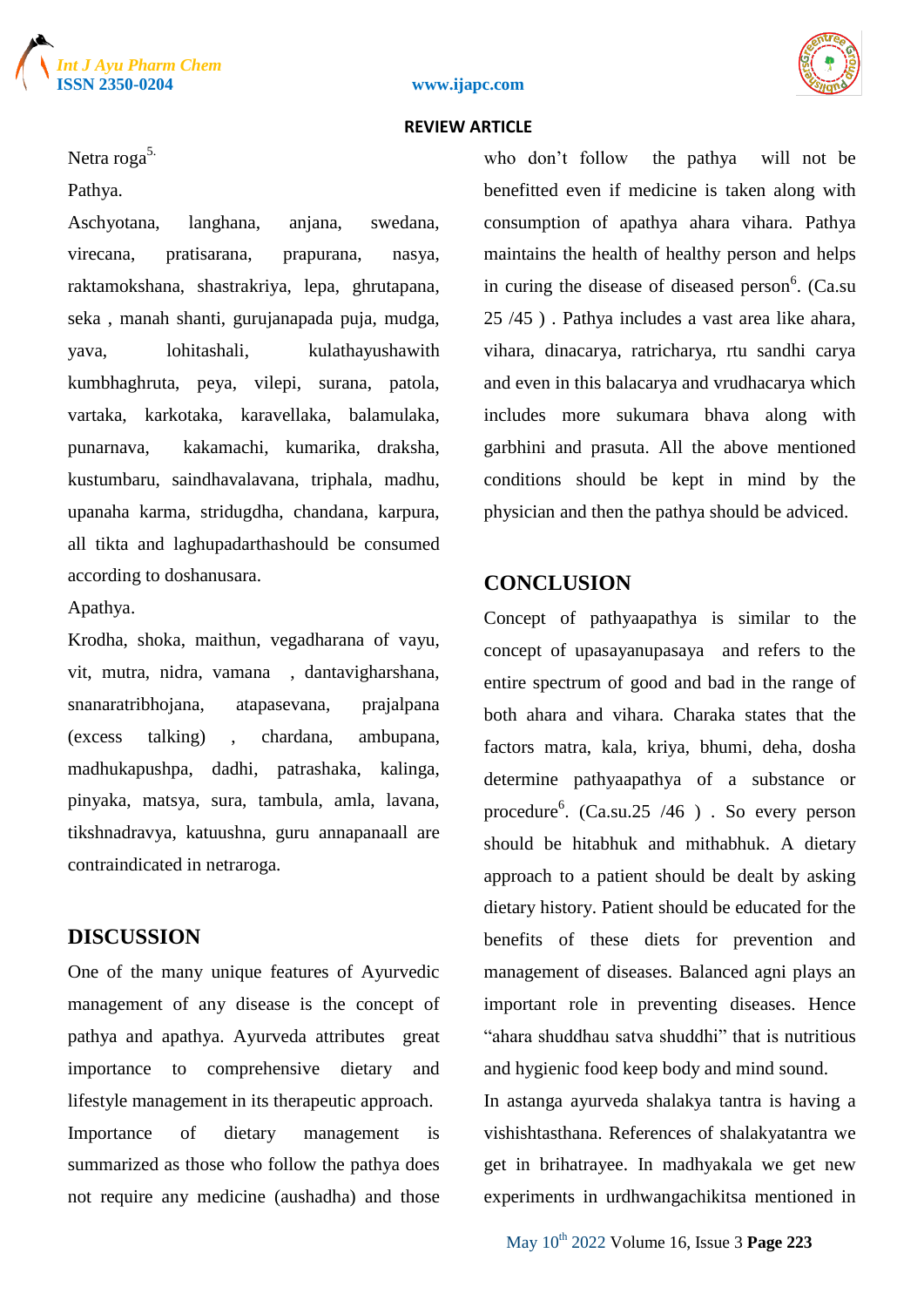



bhaishajyaratnavali, rasaratnasamuchaya, yogaratnakara etc. Hence by studying all these we can access importance of pathyaapathya in urdhwangachikitsa also.